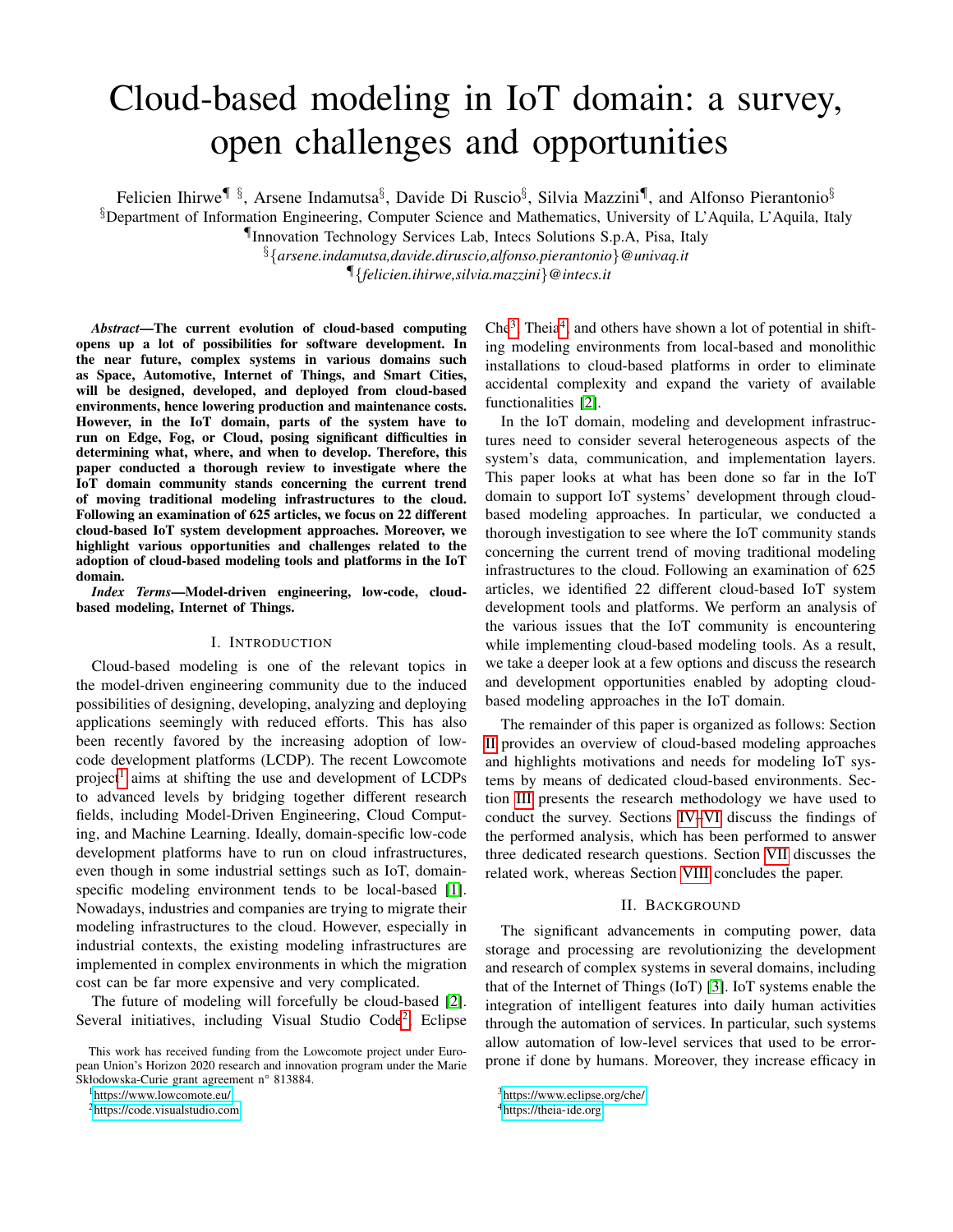current engineering solutions and connect a range of many devices that render our environment smart. Recent reports predict that more than 100 billion devices will be connected by 2025 and 11 trillions dollars of global market capital will be reached [\[4\]](#page-8-3). However, to unleash the full potential of these systems, it is necessary that also citizen developers can take part in the development of custom IoT applications [\[1\]](#page-8-0).

The development and consumption of IoT systems are becoming way more complex, and involving end-users is more challenging due to the heterogeneity of the hardware and required expertise [\[1\]](#page-8-0). This complexity originates from various sources. IoT applications are complex systems that use heterogeneous devices and data sources. Besides, IoT systems require enormous efforts and investments both in their implementation and maintenance. Moreover, the systems are implemented using code-centric approaches that make it challenging to foster the inclusion of IoT domain experts and other stakeholders with less IoT programming skills [\[1\]](#page-8-0).

Due to the ever-changing requirements and the shortage of engineering experts that develop these systems robustly and securely [\[5\]](#page-8-4), the way forward entails the need to pave the way for domain experts and other stakeholders to integrate IoT capabilities in their daily tasks [\[1\]](#page-8-0). Several approaches are being discussed, while practical solutions are finding a way to facilitate IoT application usage and development very accessible. Model-driven engineering (MDE) promotes the systematic use of models as the primary abstraction entities all along the development of complex systems by fostering abstraction and automation [\[6\]](#page-8-5). Models in the context of MDE are not sketches, drawings that serve purpose only in design, but they prevail until the end of the development cycle of these systems as machine-readable and processable abstractions [\[7\]](#page-8-6). MDE favors collaboration of engineers and stakeholders, as both work together toward the completion of the conceived products and foster integration of different engineering processes [\[5\]](#page-8-4).

However, MDE itself has faced challenges that have shifted the focus of the development of such complex and heterogeneous systems from local environments to the cloud [\[8\]](#page-8-7). Modeling-as-a-Service is gaining momentum as the MDE research community is migrating modeling tools and services to the cloud. This migration is encouraged by several outof-box benefits in cloud computing, such as easy discovery and reuse of services and artifacts [\[6\]](#page-8-5). It has enabled efficient self-healing mechanisms to detect, diagnose, and countermeasure threats and foster collaboration among stakeholders and engineers [\[9\]](#page-8-8). Furthermore, migrating modeling artifacts and services on the cloud can facilitate end-users easy accessibility, hence supporting sustainable management and disaster recovery of model artifacts and tools [\[10\]](#page-8-9).

## III. STUDY DESIGN

<span id="page-1-0"></span>This paper aims to analyze how the IoT domain is coping with the trend of moving existing modeling and development infrastructures to the cloud. To this end, we followed the process shown in Fig. [1](#page-1-1) according to the methodology presented in [\[11\]](#page-8-10). In particular, the search and selection process was mainly conducted into four main phases. In the first phase, we formally and explicitly represented the problem to get a head start on the search. Second, we defined a search string and selected well-known academic search databases. Third, we performed a search to gather papers to answer properly defined research questions. Fourth, we narrowed down the potential papers and mapped them based on their similarity and variability. Finally, we analyzed the collected papers and elaborated some recommendations on the identified difficulties.



<span id="page-1-1"></span>Fig. 1. Search and selection process

Phase 1: Problem formalisation - This phase mainly focused on formalizing the problem we wanted to solve by looking at the current model-driven engineering tendency. One of the sources of inspiration for this study was the work in [\[2\]](#page-8-1) which addresses the topic of *"what is the future of modeling?"*. Thus, we came up with the formulation of the following research questions:

- *RQ1: How is the IoT community adopting cloud-based modeling approaches?*
- *RQ2: What challenges do researchers face when developing cloud-based IoT modeling and development infrastructures?*
- *RQ3: What are the main potential opportunities laying ahead for future researchers and developers in the IoT domain?*

Phase 2: Automatic & manual search: In this phase, we applied a search string to different academic databases, i.e., Scopus (Elsevier)<sup>[5](#page-1-2)</sup>, IEEE Xplore<sup>[6](#page-1-3)</sup> and ACM library<sup>[7](#page-1-4)</sup> by limiting the search on the last 10 years. Additionally, we also performed a manual search, primarily using Google Scholar. The query string we used for the automatic search was: ("MDE" OR "Model Driven Engineering") AND ("IoT" OR "Internet of Things") AND ("Cloud" OR "Web").

<span id="page-1-2"></span><sup>5</sup><https://www.elsevier.com/>

<span id="page-1-3"></span><sup>6</sup><https://ieeexplore.ieee.org>

<span id="page-1-4"></span><sup>7</sup><https://dl.acm.org/>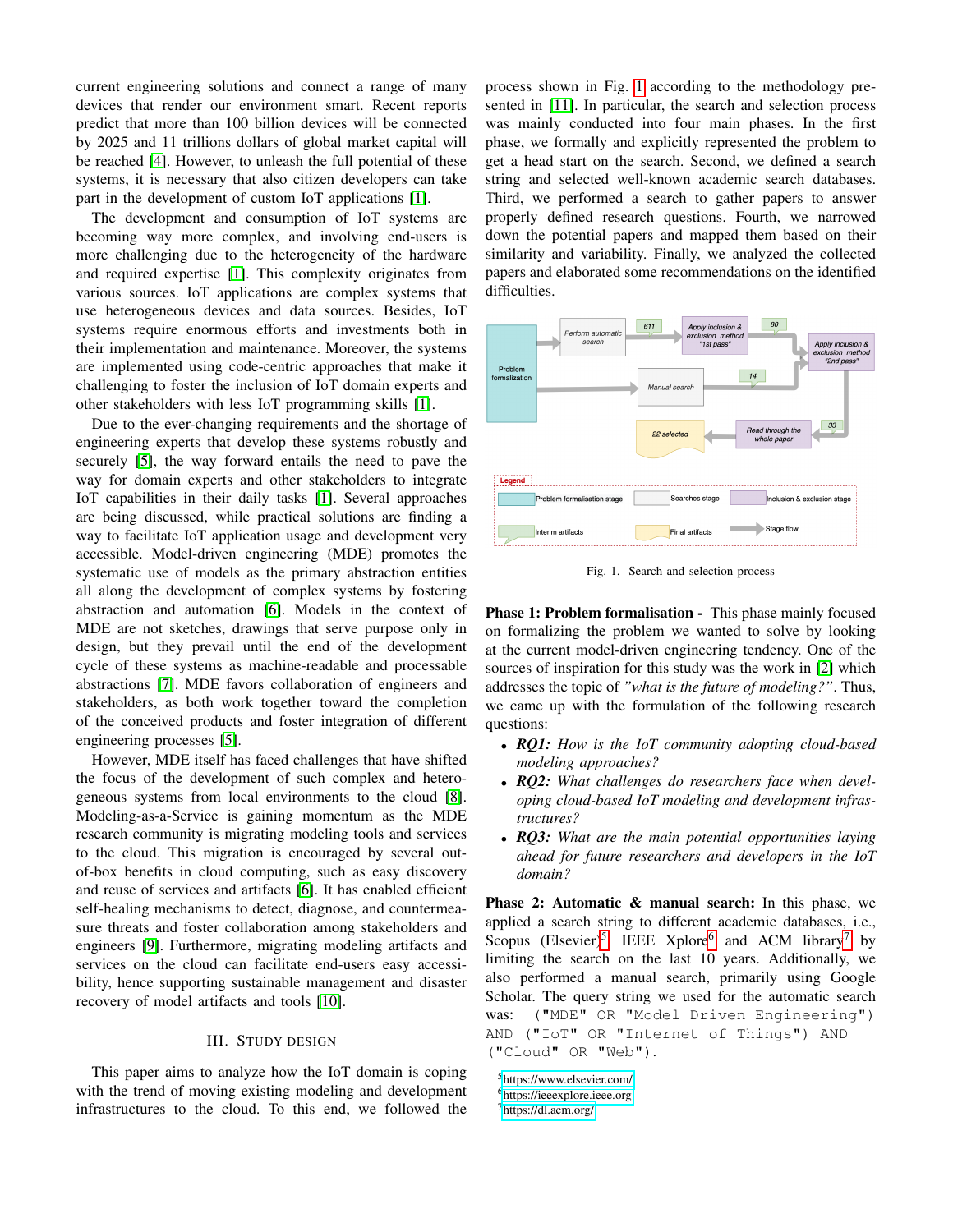<span id="page-2-1"></span>Table [I](#page-2-1) shows the number of papers we managed to collect in this phase.

TABLE I RESULTS TABLE

| Database          | Results |  |
|-------------------|---------|--|
| Scopus (Elsevier) | 233     |  |
| IEEE Xplore       | 263     |  |
| ACM library       | 115     |  |
| Manual search     | 14      |  |
| Total             | 625     |  |

Phase 3: Inclusion & exclusion, 1st pass: Table [I](#page-2-1) shows that 611 publications were initially discovered from different sources, in addition to the 14 papers that were manually found and considered relevant for the study. At this point, we have reviewed the paper's title, keyword, and abstract to exclude papers that were not satisfying the following criteria:

- Studies published in a peer-reviewed journal, conference, or workshop.
- Studies written in English.
- Papers that focus explicitly on the Internet of Things (IoT) topic.
- Studies that propose a cloud-based modeling approach, either explicitly or implicitly.

At the end of this step, we had 80 papers to be added to additional 14 documents manually retrieved from Google Scholar.

Phase 4: Inclusion & exclusion, 2nd pass: In this phase, we read the introduction and the conclusion of the papers previously collected. We also removed some duplicates. Various documents were rejected during this phase for a variety of reasons, for instance, because the presented approach is not explicitly offering an IoT-based cloud-based development environment. At the end of this phase, we ended up with 33 documents.

Phase 5: Reading of the whole paper text: We've gone over the entire articles in this phase, focusing on the proposed approaches and their evaluation sections. Several documents were discarded because of different reasons. For instance, papers that presented hybrid solutions (e.g., enabling local modeling with the possibility of storing models on remote repositories) were discarded. In addition, the approaches that claim to build web-based IoT data-wrangling platforms by reusing existing IoT data storage platforms were also discarded. Finally, we selected 22 documents that leverage a cloud-based modeling environment to design, develop, or deploy IoT applications.

Figure [2](#page-2-2) shows the distribution of the selected approaches with respect to their corresponding sources. As you might notice from Fig. [2,](#page-2-2) a portion of the selected approach (4 out of 22) was found manually. This is because of our previous knowledge on this topic in terms of framework and tools. In the following, the research questions presented in Sec. [III](#page-1-0) are



<span id="page-2-2"></span>Fig. 2. Selected paper distribution

answered singularly by analyzing the research papers that have been collected as previously described.

## <span id="page-2-0"></span>IV. CLOUD-BASED MODELING APPROACHES (RQ1)

This section goes over different cloud-based modeling approaches that target the IoT domain. We organized the analysed approaches into three categories according to their main focus of interest i.e., modeling IoT structural aspects, service-oriented approaches, and deployment orchestrations. The aim is to answer the research question *RQ1: How is the IoT community adopting cloud-based modeling approaches?*

*Modeling IoT structural aspects:* DSL-4-IoT [\[12\]](#page-8-11) is a cloudbased modeling tool for the IoT domain, which comprises a JavaScript-based graphical frontend programming language and a runtime "OpenHAB" execution engine. DSL-4-IoT provides a multistage model-driven approach for the design of IoT applications that supports all stages of the life cycle of these systems. Automatic model transformations are provided to refine abstract models elements into concrete ones. Those transformation results formatted as JSON-Arrays are passed to the OpenHAB runtime engine for execution.

BIoTA [\[13\]](#page-8-12) offers a cloud-based modeling approach for IoT architectures. A graphical DSL and supporting tools allow users to perform syntax and semantic analysis. BIoTA renders it possible to computationally formalize a software architecture suggested by a user according to formal automata techniques. The component & connectors are created following specific rules to meet IoT-specific scenarios while exporting the resulting software architecture towards a Docker-based deployment infrastructure.

Node-RED [\[14\]](#page-8-13) is a popular and extensible model-driven framework for tying together IoT devices, APIs, and web services in a homogenous manner. It provides users with a Web-based graphical editor with drag-and-drop facilities. In Node-RED, the user can also create and deploy real-time dashboards.

AutoIoT [\[15\]](#page-8-14) is a Web-based platform with a Graphical User Interface (GUI) that allows programmers to deploy and configure IoT systems quickly. The final system-generated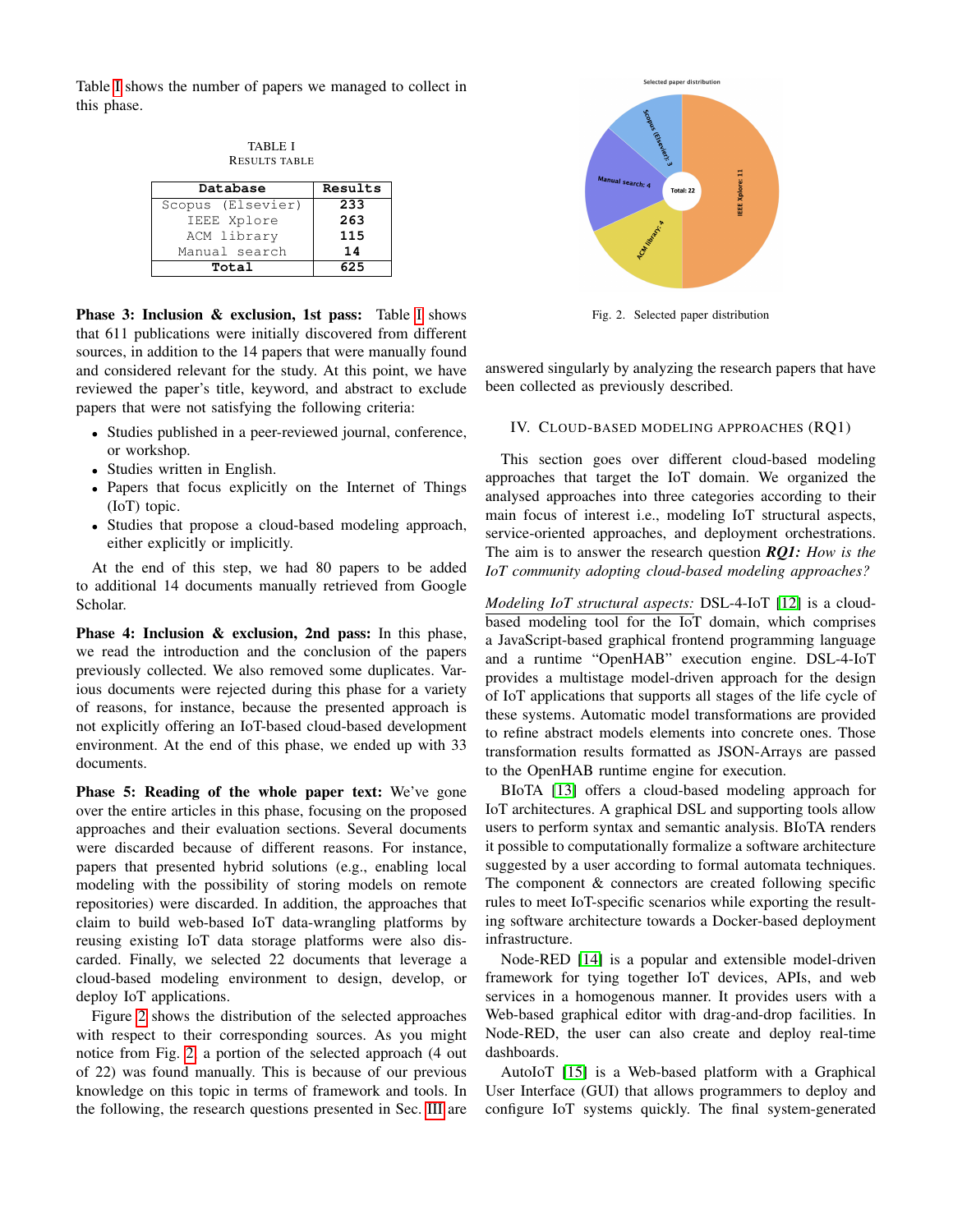artifact is a Flask project<sup>[8](#page-3-0)</sup> (a python micro-framework) that can be run as is or extended to meet the needs of developers that might require more complex functionalities. The final system can also connect to an MQTT Broker, storing and querying data in a database, presenting data to users, and exchanging them with other systems. AutoIoT had later been extended in [\[16\]](#page-8-15) to allow users to model their IoT systems in terms of JSON files.

In [\[17\]](#page-8-16), a cloud-based textual language and tool for Eventbased Configuration of Smart Environments (ECSE) had been proposed. The tool enables the end-user, being expert or not, to configure a smart environment by employing an ontologybased model. In their approach, the authors used the Resource Description Frameworks (RDF) to define the event-action rules.

AtmosphericIoT [\[18\]](#page-8-17) is a cloud-based domain-specific language and tools for building, connecting, and managing IoT systems. AtmosphericIoT Studio is a free online IDE that lets you create all kinds of device firmware, mobile apps, and cloud dashboards. It links devices via Wi-Fi, Bluetooth, BLE, Sigfox, LoRa, ZigBee, NFC, satellite, and cellular networks.

In [\[19\]](#page-8-18), authors propose a model-based approach for creating responsive and configurable Web of things user interfaces. Models@Runtime are used to produce runtime interfaces based on a formal model named Thing Description (TD). TD's goal is to expose Web Things (WT) attributes, actions, and events to the outside ecosystem. The modeling language has been developed in JavaScript, using the VueJS framework, and it is publicly available<sup>[9](#page-3-1)</sup>.

In [\[20\]](#page-8-19), the authors presented a model-driven approach to the development of IoT system interfaces. In their work, they proposed a design pattern and the required components for designing such interfaces. The authors implemented a platform for the development of IoT mobile and web applications based on WebRatio,<sup>[10](#page-3-2)</sup> a generic cloud-based model-driven development and code generation framework.

FloWare Core [\[21\]](#page-8-20) is a model-driven open-source toolchain for building and managing IoT systems. FloWare supports the Software Product Line and Flow-Based Programming paradigms to manage the complexity in the numerous stages of the IoT application development process. The system configures the IoT application following the IoT system model supplied by the IoT developer. A Node-RED engine [\[14\]](#page-8-13) is integrated in FloWare.

Vitruvius [\[22\]](#page-8-21) is an MDD platform that allows users with no programming experience to create and deploy complex IoT web applications based on real-time data from connected vehicles and sensors. Users can design their ViWapplications straight from the web using a custom Vitruvius XML domainspecific language. Furthermore, Vitruvius provides a variety of recommendation and auto-completion features that aid in creating applications by reducing the amount of XML code to be written.

<span id="page-3-0"></span><sup>8</sup><https://flask.palletsprojects.com>

<span id="page-3-2"></span><sup>10</sup><https://www.webratio.com/>

*Service-oriented approaches:* This category includes approaches providing users with cloud-based modeling environments targeting service-oriented architectures. Thus, different services are connected to build the final IoT systems.

MIDGAR [\[23\]](#page-8-22) is an IoT platform specifically developed to address the service generation of applications that interconnect heterogeneous objects. This is achieved by using a graphical DSL in which the user can interconnect and specify the execution flow of different things. Once the desired model is ready, it gets processed through the service generation layer, generating a tree-based representation model. The model is then used to generate a Java application that can be compiled and run on the server.

IADev [\[24\]](#page-8-23) is a model-driven development framework that orchestrates IoT services and generates software implementation artifacts for heterogeneous IoT systems while supporting multi-level modeling and transformation. This is accomplished by converting requirements into a solution architecture using attribute-driven design. In addition, the components of the produced application communicate using RESTful APIs.

LogicIoT [\[25\]](#page-8-24) offer a textual web-based DSL to ease data access and processing semantics in IoT and Smart Cities settings. LogicIoT is implemented as a set of custom Jakarta Server Pages  $(JSP)^{11}$  $(JSP)^{11}$  $(JSP)^{11}$  in which different custom JSP tags have been implemented to define the modeling semantics. The language consists of seven constructs: relations, triggers, endpoints, timers, facts, rules, and modules. Using the custom tags, the user can define the application's operations required to enable the communication between process instances and sensors without being concerned with low-level programming details.

*glue.things* [\[26\]](#page-8-25) offers a cloud-based mashup platform for wiring data of Web-enabled IoT devices and Web services. glue.things take care of both the delivery and maintenance of device data streams, apps, and their integration. In this regard, glue.things rely on well-established real-time communication networks to facilitate device integration and data stream management. The glue.things modeling tool combines device and real-time communication, allowing users to describe element's triggers and actions and deploy them in a distributed manner.

In [\[27\]](#page-8-26), the authors proposed a framework for scalable and real-time modeling of cloud-based IoT services in large-scale applications, such as smart cities. IoT services are modeled and organized in a hierarchical manner.

In [\[28\]](#page-8-27), a portable web-based graphical end-user programming environment for personal apps is proposed. This tool allows the users to discover smart things in their environment and create personalized applications that represent their own needs. Each of the defined smart objects can provide various features that can be published via a well-defined API. The graphical representation of the system is then generated from the constructed JavaScript objects in which the user can interact with the system on the fly.

<span id="page-3-1"></span><sup>&</sup>lt;sup>9</sup>[https://github.com/smar2t/td](https://github.com/smar2t/td_interface_builder)\_interface\_builder

<span id="page-3-3"></span><sup>&</sup>lt;sup>11</sup>[https://en.wikipedia.org/wiki/Jakarta](https://en.wikipedia.org/wiki/Jakarta_Server_Pages)\_Server\_Pages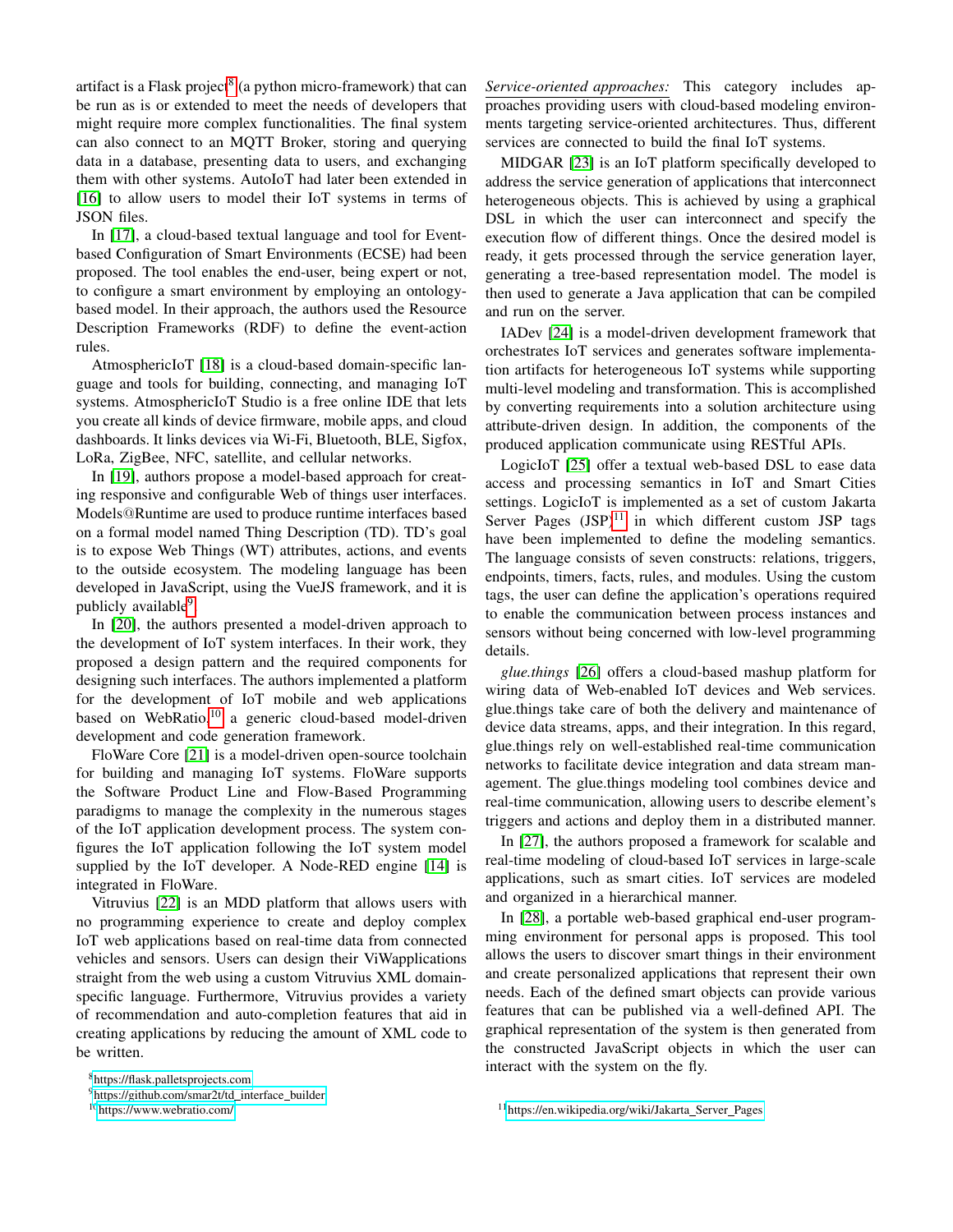E-SODA [\[29\]](#page-8-28) is a cloud-based DSL under the Cloud-Edge-Beneath (CEB) architecture ecosystem. In E-SODA, a cloud sensor comprises a set of Event/Condition/Action (ECA) rules that define the sensor service life-cycle. It allows the user to be abstract and simulate sensor behavior through an eventsbased fashion. This is achieved by having the ECA rules listen for the occurrence of a predetermined "event" and respond by performing the "action" if the rule's "condition" is met. Finally, the generated cloud sensor application can be used in any cloud-based application which needs sensor data.

In [\[30\]](#page-8-29), the authors introduced an integrated graphical programming tool based on a goal-driven approach, in which end users are only required to specify their purpose in a machine-understandable manner, rather than designing a service architecture that fulfills their goal. This allows a smart environment's ultimate purpose to be graphically represented, but the complexities of the underlying semantics are hidden. A reasoning component uses the provided goal statement and analyses whether the goal can be achieved given the set of available services and infers whatever user actions (i.e., requests involving REST resources) are required to achieve it.

InteroEvery [\[31\]](#page-8-30) promotes a microservice-based architecture to deal with interoperability issues of the IoT domain. First, an IoT system is configured through a web-based graphical interface showing each microservice's functionalities. A universal broker connects a dedicated interoperability microservice with various adaption microservices depending on employed choreography patterns.

*Model-based deployment orchestration:* As IoT system deployment happens at different layers of abstractions, this section presents the identified approaches, which aim to orchestrate the deployment mechanisms of IoT systems using cloud-based modeling environments.

DoS-IL [\[32\]](#page-8-31), [\[33\]](#page-8-32) is a textual domain scripting language for resource-constrained IoT devices. It allows changing the system's behavior after deployment through a lightweight script written with the DoS-IL language and stored in a gateway at the fog layer. The gateway hosts an interpreter to execute DoS-IL scripts.

TOSCA (Topology and Orchestration Specification for Cloud Applications) [\[34\]](#page-8-33) aims at improving the reusability of service management processes and automate IoT application deployment in heterogeneous environments. In TOSCA, common IoT components such as gateways and drivers can be modeled. In addition, the gateway-specific artifacts necessary for application deployment can also be specified to ease the deployment tasks.

GENESIS (Generation and Deployment of Smart IoT Systems) [\[35\]](#page-8-34) is a textual cloud-based domain-specific modeling language that supports continuous orchestration and deployment of Smart IoT systems on edge, and cloud infrastructures. GENESIS uses component-based approaches to facilitate the separation of concerns and reusability; therefore, deployment models can be regarded as an assembly of components. The GENESIS execution engines support three types of deployable

artifacts, namely ThingML model [\[36\]](#page-8-35), Node-RED container [\[14\]](#page-8-13) and any black-box deployable artifact (e.g., an executable jar). The created deployment model is subsequently passed to GENESIS deployment execution engine, which is in charge of deploying the software components, ensuring communication between them, supplying the required cloud resources, and monitoring the deployment's status.

*Discussion:* As previously presented, several approaches are available to support cloud-based modeling in the IoT domain. Table [II](#page-5-0) shows an overview of the analyzed approaches; half of them are concerned with structural issues, whereas only a few deal with deployment concerns. The current state of the art suggests that there is no predominant common language, although graphical syntax is preferred.

Most of the analyzed approaches are supported by tools, which are not open source. This goes hand in hand with the public availability of the methodologies. We can observe that all the tools that are not open-source are also not publicly accessible. When looking at industrial settings, this is especially true when it comes to internal proprietary tools.

While analyzing each approach, we also looked at the supporting infrastructures and their ability to generate deployable artifacts. In this regard, we have discovered that JavaScriptbased environments like Node.js and Angural.js are widely used for tool development. This might be due to the fact they are among the modern languages for front-end technology implementation. On the other hand, it appears that the majority of techniques generate artifacts, even though few of them are standalone deployable components. It is also worth noting that the generated deployable artifacts can only be deployed within the same original environment in most of the cases. To ensure interoperability, scalability, and reusability of the tools, the generated artifacts should generally be deployed anywhere.

## V. OPEN CHALLENGES (RQ2)

Multiple issues have arisen as a result of the expansion of connected smart and sensor devices, as well as the increased usage of cloud-based models [\[9\]](#page-8-8). As a typical IoT system consists of multiple complex sub-systems, having an all-in cloud-based environment can become even more complicated. On the other hand, overcoming these barriers is worth the effort because it opens up more opportunities. This section elaborates on the current challenges IoT systems face while developing and integrating such tools in a cloud-based environment. Essentially, we are answering the research question *RQ2: What challenges do researchers face when developing cloud-based IoT modeling and development infrastructures?*

*Extensibility mechanisms:* Extensible platforms allow the addition of new capabilities without having to restructure the entire ecosystem. Because IoT systems are distributed, a typically recommended architecture would be to use the micro-service architecture throughout the development process [\[3\]](#page-8-2). Aside from that, IoT systems may require additional interactions with third-party technologies. As a result of the previous scenario, developing tools to design and develop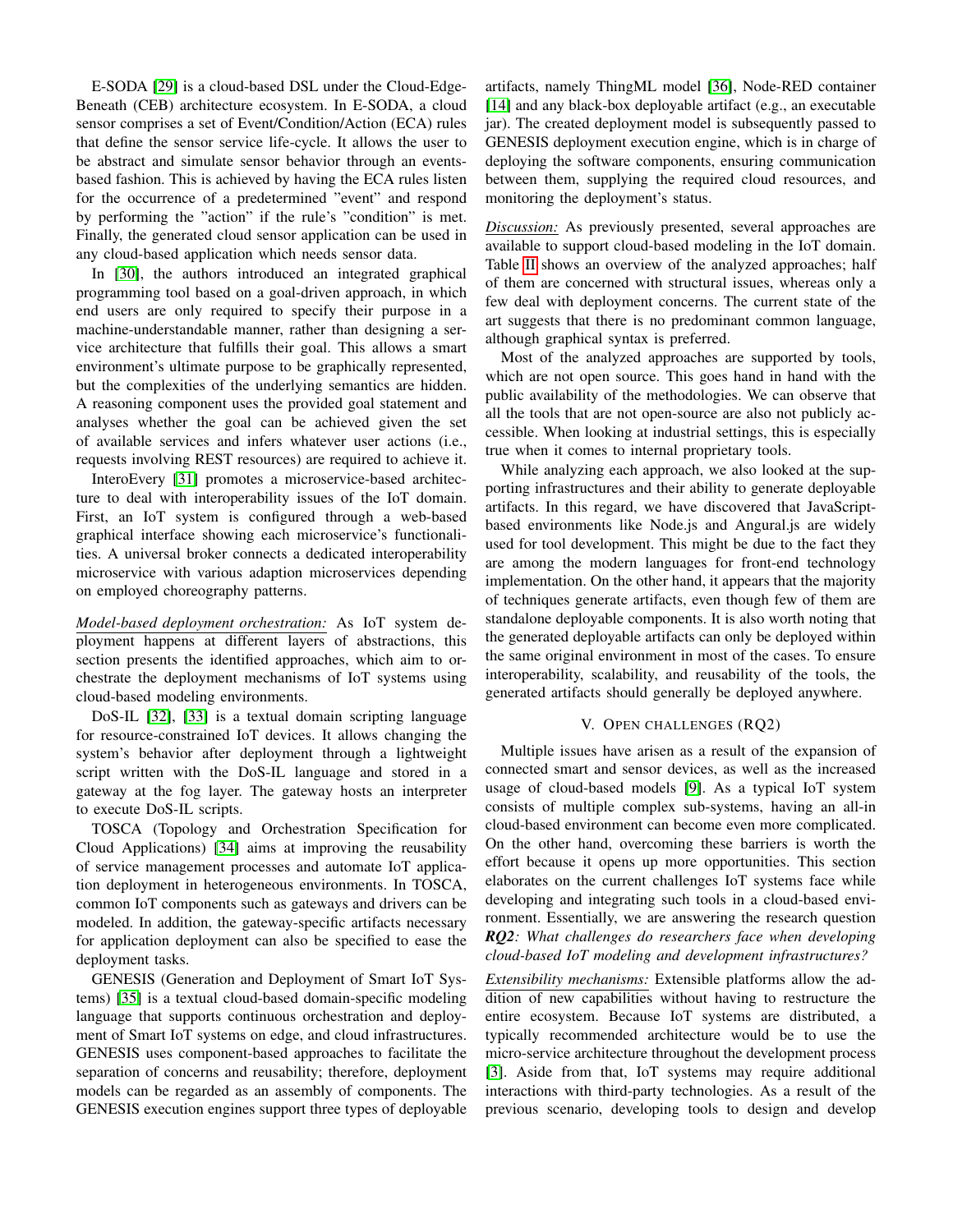<span id="page-5-0"></span>

| <b>Tool name</b> | Category   | Language syntax        | Open-<br>source | <b>Tool</b><br>availability | Underlying<br>infrastructure | <b>Generated artifact</b>   |
|------------------|------------|------------------------|-----------------|-----------------------------|------------------------------|-----------------------------|
| $DSL-4-IoT$      | Structure  | Graphical              | no              | no                          | js, OpenHAB                  | JSON config                 |
| <b>BIOTA</b>     | Structure  | Graphical              | no              | no                          | Apache Tech.                 | YAML file                   |
|                  |            |                        |                 |                             | GraphQL                      |                             |
| <b>IADev</b>     | Service    | Textual                | no              | no                          | ASR REST ATL                 | REST app                    |
| Node-RED         | Structure  | Graphical              | yes             | yes                         | Node.js                      | Node-RED app                |
| AutoIoT          | Structure  | Graphical &<br>textual | no              | no                          | Python, js                   | Flask app                   |
| $[17]$           | Structure  | Textual                | no              | no                          | Smart-M3                     |                             |
| AtmosphereIoT    | Structure  | Graphical              | no              | yes                         | Multi-platform               | Multi-platform              |
|                  |            |                        |                 |                             |                              | apps                        |
| [19]             | Structure  | Textual                | yes             | yes                         | js, VueJS                    | UI code                     |
| $\overline{201}$ | Structure  | Graphical              | no              | no                          | WebRatio, IFML               | UI code                     |
| FloWare Core     | Structure  | Graphical              | yes             | yes                         | JavaScript                   | Node-RED Config file        |
| Vitruvius        | Structure  | Textual                | yes             | no                          | XML, HTML, js                | HTML5 with<br>JavaScrit app |
| <b>MIDGAR</b>    | Service    | Graphical              | no              | no                          | Ruby,js,HTML, Java           | Java app                    |
| LogicIoT         | Service    | Textual                | no              | no                          | JSP                          |                             |
| glue.things      | Service    | Graphical              | yes             | no                          | AngularJS, Meshblu           | NodeRED service             |
|                  |            |                        |                 |                             | PubNub                       |                             |
| $\overline{271}$ | Service    | Textual                | no              | no                          | Firebase&Node.js             |                             |
| TOŚCA            | Deployment | Textual                | yes             | yes                         | Multi-platform               | Config files                |
| [28]             | Service    | Graphical              | no              | no                          |                              |                             |
| E-SODA           | Service    | Textual                | yes             | no                          | OSGI cloud                   | OSGI java bundles           |
| <b>1301</b>      | Service    | Textual                | yes             | yes                         | ClickScript, AJAX            | <b>REST</b> services        |
| InteroEvery      | Service    | Graphical              | no              | no                          | Spring Boot, Rest            |                             |
|                  |            |                        |                 |                             | RabbitMQ, Angular            |                             |
| $DoS-IL$         | Deployment | Textual                | no              | no                          | js, HTML, DOM                | Config files                |
| <b>GENESIS</b>   | Deployment | Textual                | no              | no                          | multi-platform               | Genesis dep. agents         |

TABLE II ANALYZED APPROACHES

such distributed applications on the cloud need efficient tools that traditional domain specialists may not have. Accessibility mechanisms are presented through tools like [\[14\]](#page-8-13), [\[21\]](#page-8-20), but there is still a lot to be done. Currently, domain experts must provide cloud-based automation mechanisms and tools to allow citizen developers to add new features without requiring sophisticated knowledge or changing existing architectures.

*Heterogeneity:* It is an important challenge of the IoT domain, which involves different players developing various applications running at different layers, namely the edge, fog, and cloud [\[3\]](#page-8-2). In addition, deployments and data consumption methods are very diverse, increasing the complexity of traditional code-centric approaches [\[37\]](#page-9-0). Cloud-based modeling in IoT brings even more sophistication regarding the environment in which the system should be designed and developed. The typical cloud-based modeling platform should foster the integration of heterogeneous technological implementations, promoting reusability and developing solutions close to the problem domain. Approaches such as [\[23\]](#page-8-22), [\[24\]](#page-8-23), [\[34\]](#page-8-33) have presented different strategies to tackle such issues, but much more have to be investigated.

*Scalability:* IoT systems are expected to handle a wide range of users, perform demanding computations, and share enormous amounts of data among nodes. Therefore, supporting cloudbased modeling approaches must be implemented in such a way that scalability concerns are mitigated. One of the approaches to tackle such challenges is to adopt containerbased orchestration tools such as Kubernetes. The use of such

tools can offer out-of-box features such as self-healing, faulttolerance, and elasticity of containerized resources [\[4\]](#page-8-3). This will also help automate cognitive processes that can detect scalability needs and adjust autonomously without human intervention.

*Interoperability:* The interoperability of various tools, services, and resources is critical in the IoT domain. The interoperability of cloud-based modeling platforms, particularly in the IoT area, is currently limited since different tools run in different environments and have different natures. A tool like [\[31\]](#page-8-30) promotes the micro-service architecture by allowing all parts of the system to communicate with each other. Several regulations, such as standardization, will need to be implemented to achieve interoperability among different cloud-based modeling environments. To address interoperability concerns, technologies like [\[14\]](#page-8-13), [\[12\]](#page-8-11), [\[15\]](#page-8-14), [\[21\]](#page-8-20) promote a common format based on JSON to encode models. It is worth noting that adopting Model-as-a-Service (MaaS) architectures could also promote the interoperability of services and artifacts.

*Learning curve:* It is not easy to find professionals who can master and combine the different sophisticated technologies involved in developing and managing IoT systems. IoT domain experts may lack modern programming expertise, whereas experienced software programmers may lack modeling domain expertise. For instance, conceiving a cloud-based code generator requires understanding different model transformation techniques and particular programming abilities; Implementing a visual mashup tool will necessitate knowledge of modern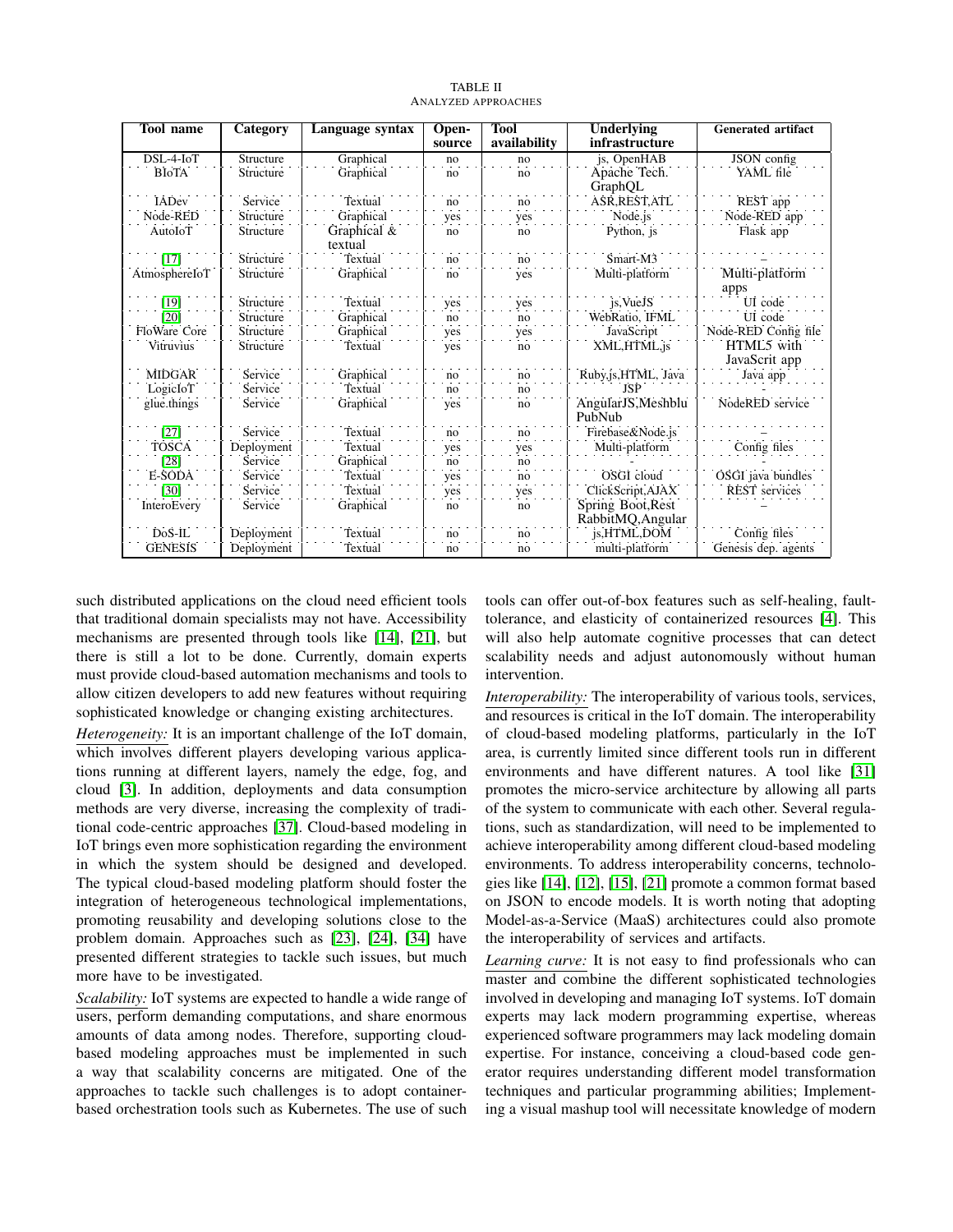languages such as JavaScript, HTML, and CSS.

*Security concerns:* Current IoT systems suffer from security concerns as data are collected from a wide distribution of private and public nodes. Furthermore, the data is transferred using remote IoT gateways, which might get exposed in the process. This heterogeneity of secured and unsecured data might favor attackers to target devices and compromise the integrity of data and operations [\[38\]](#page-9-1). Therefore, proper abstractions and automation techniques are needed to help target users that might not necessarily have the required knowledge of the security practices to be employed.

## <span id="page-6-0"></span>VI. RESEARCH AND DEVELOPMENT OPPORTUNITIES (RQ3)

In this section, we examine several opportunities that we think researchers and developers can leverage to improve the cloud-based development and management of IoT systems. Therefore, we aim at answering the research question *RQ3: What are the main potential opportunities laying ahead for future researchers and developers in the IoT domain?*.

## *A. Tools and platforms*

Numerous tools and platforms are being built to tackle cloud-based modeling concerns. Thus, now is the right moment to suggest powerful and extensible tools that the IoT community may harness to solve their domain-specific issues. In this section, we look at various open-source and highly extensible platforms that are popular among the modeling community and that we would recommend for the IoT domain.

*Cloud-based development tools based on Eclipse:* We believe that a significant part of the MDE community, or at least for research purposes, uses Eclipse-based technologies. This is because most Eclipse projects and technologies are open-source, making them more accessible and encouraging individuals to participate. As of March 2021, the Eclipse Foundation hosts over 400 open source projects, 1,675 committers, and over 260 million lines of code have been contributed to Eclipse project repositories [\[39\]](#page-9-2). Through the Eclipse Cloud Development  $(ECD)^{12}$  $(ECD)^{12}$  $(ECD)^{12}$  effort, the Eclipse community has demonstrated its willingness to transit a part of its ecosystem to the web. Eclipse's ECD Tools working group strives to define and construct a community of best-in-class, vendor-neutral opensource cloud-based development tools and promote and accelerate their adoption. Some of the best cloud-based technologies that the IoT community can benefit from are the following:

<span id="page-6-1"></span>– *EMF.cloud, GLSP, Theia -* Independently from the Eclipse modeling framework (EMF), the EMF.cloud community recently expressed a strong desire to migrate the Eclipse-based modeling infrastructure to the cloud. This project aims to develop a web-based environment for creating modeling tools that can support the editing mechanisms of EMF-based models. EMF.cloud allows users to interact with models through the EMF.cloud model server, which coordinates the use of GLSP for graphical modeling, and LSP for textual modeling. Code generation infrastructures based on Eclipse Xtend are also included, while Eclipse Theia provides a web-based code editing and debugging infrastructure. Several resources are available in the community for extending those tools, and we believe that IoT developers may use such technologies to construct cloud-based IoT DSLs.

– *Sirius Web*[13](#page-6-2) - It is an Eclipse Sirius-based modeling tool that provides a powerful and extensible graphical modeling platform for users to design and deliver modeling tools on the web. In Sirius Web, the ability to create your modeling workbench in a configuration file is supported. In this case, no code generation is required because everything is interpreted at run-time [\[40\]](#page-9-3). Furthermore, being open-source, Sirus Web provides greater accessibility and customizability than the desktop version, making it easier for the IoT community to get started with their cloudbased solutions.

Another alternative, such as Eclipse Che $14$  makes Kubernetes development accessible for developer teams. Che is an in-browser IDE that allows you to develop, build, test, and deploy applications from any machine. Finally, Epsilon playground[15](#page-6-4) has been recently launched to offer cloud-based tools for run-time modeling, meta-modeling, and automated model management.

*Low-code development platforms:* Looking at the LCDPs, the only powerful cloud-based open-source platform we would recommend is Node-RED [\[14\]](#page-8-13). Due to its high extensibility and accessibility, Node-RED offers an excellent IoT system mashup environment in which IoT systems can be designed, developed, and deployed on the fly. The Node-RED platform is open, and IoT system developers can build their custom nodes, compile, test, and deploy them in the Node-RED ecosystem. Several extensions have been made, such as [\[41\]](#page-9-4) tackling the reusability issues in cloud-based modeled components, [\[42\]](#page-9-5) to tackle the heterogeneity and complexity challenges found in the Fog based development. Finally, in [\[43\]](#page-9-6), the authors presented SHEN to enable self-healing capabilities of applications based on Node-RED. In terms of interoperability, Node-RED models are represented as JSON objects, which any third-party tools can easily consume. Some of the tools in this domain, such as FloWare [\[21\]](#page-8-20) and GENESIS [\[35\]](#page-8-34) already support the Node-RED models, which shows a great sign of its high impact. Table [III](#page-7-2) outlines the essential characteristics of the recommended platforms.

## *B. Benefits of cloud-based modeling*

Although there are difficulties in adopting a cloud-based modeling approach in the IoT domain, various opportunities will emerge, making the investment worth it. This section outlines various opportunities that will emerge once cloudbased modeling is widely adopted in the IoT domain.

<span id="page-6-2"></span><sup>13</sup><https://www.eclipse.org/sirius/sirius-web.html>

<span id="page-6-3"></span><sup>14</sup><https://www.eclipse.org/che/>

<span id="page-6-4"></span><sup>15</sup><https://www.eclipse.org/epsilon/live/>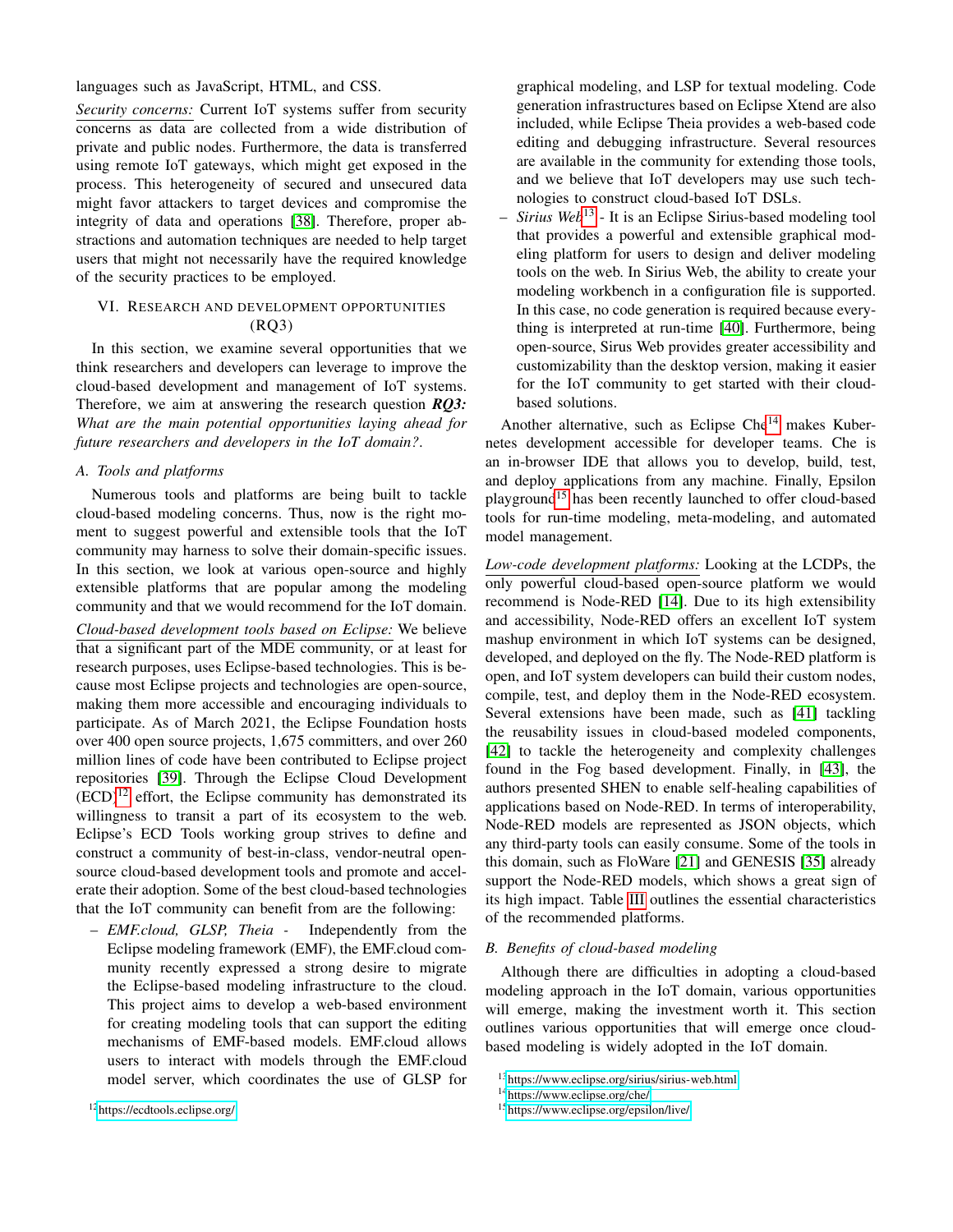<span id="page-7-2"></span>

|                    | <b>EMF.cloud</b>    | <b>GLSP</b> | Theia       | Che         | <b>Node-RED</b> |
|--------------------|---------------------|-------------|-------------|-------------|-----------------|
| <b>Open-source</b> |                     |             |             |             |                 |
| <b>Extensible</b>  |                     |             |             |             |                 |
| <b>Scalable</b>    |                     |             |             |             |                 |
| IoT-specific       |                     |             |             |             |                 |
| <b>Application</b> | Web-based           | Graphical   | Web-based   | Kubernetes- | Flow-based      |
|                    | <b>EMF</b> modeling | language-   | code editor | native IDE  | programming     |
|                    | tools               | server-     |             | for DSL     |                 |
|                    |                     | editor      |             | deployment  |                 |

TABLE III RECOMMENDED TECHNOLOGIES

*1) User communities:* Adopting cloud-based modeling in the IoT domain will have the potential of attracting more citizen developers, and it will unravel a lot of modeling opportunities on different devices such as tablets and mobile devices [\[44\]](#page-9-7), [\[28\]](#page-8-27), [\[45\]](#page-9-8).

*2) Collaborative modeling:* Once IoT modeling infrastructures are moved to the cloud, it can be necessary to introduce collaborative modeling features to simplify the interaction of both developers and stakeholders. Unfortunately, none of the discussed approaches provide collaborative modeling functionalities. However, collaborative modeling can harness the power of real-time information, artifacts, and service exchange.

*3) Productivity:* Empowering users to develop their applications by embracing cloud-based modeling is a head-start toward high production and reducing time to market [\[1\]](#page-8-0). Users can create applications that cater to their problems, and engineers focus on developing features that facilitate the user for a smooth development at an appropriate abstraction level. In addition, the participants will focus on problem-solving in their particular domain and avoid wasting time and resources on solving problems that are outside their competencies.

*4) Maintenance:* Traditional code-centric methodologies necessitate a significant investment in the ongoing maintenance of developed systems. In addition, systems require regular upgrades and installations, which can be error-prone and time-consuming. During upgrades or troubleshoots times of the system, sometimes system downtime is necessary, impacting production. Furthermore, the growing need for software systems in our daily lives and constantly changing user requirements required an agile approach for addressing these issues quickly without compromising system availability or user access. In many cases, such challenges are handled by cloud providers, leaving developers and engineers to focus on developing applications that directly impact customer demands [\[46\]](#page-9-9).

*5) Monitoring and debugging:* Cloud-based modeling enables monitoring of activities and their archive through its cloud providers. This is a head-start when debugging distributed applications because developers can track down the microservices, which are the root of the detected problems. Without appropriate cloud infrastructures, it would be challenging to solve these issues, even with features such as selfhealing and repair strategies. Current cloud-based solutions come bundled with monitoring tools that assist in problem diagnosis and monitor the usage of the applications.

## VII. RELATED WORK

<span id="page-7-0"></span>We identified several surveys papers on MDE and DSL in the IoT domain throughout our paper selection process. Still, very few of them focuses explicitly on cloud-based MDE approaches  $(47]$ ,  $[1]$ ,  $[48]$ ,  $[49]$  to mention a few). In this paper, we are interested in examining the possible approaches helping in migrating the classical local-based MDE in IoT technologies to the cloud and its adoption.

Our previous study [\[50\]](#page-9-13) looked at the current state of low-code engineering (LCE) adoption in the IoT domain. LCE combines LCDPs, MDE, machine learning, and cloud computing to facilitate the application development life-cycle, namely from design, development, deployment, and monitoring stages for IoT applications. A comparable set of features has been identified by examining sixteen platforms to represent the functionalities and services that each of the investigated platforms could support. We discovered that just 7 of the 16 could be deployed on the cloud, with the majority of them being LCDPs, whereas classical MDE approaches rely on a local-based design paradigm.

In [\[51\]](#page-9-14), the authors conducted a comprehensive assessment of model-based visual programming languages in general before narrowing their focus to 13 IoT-specific visual programming languages. The research was carried out based on their characteristics, such as programming environment, licensing, project repository, and platform support. According to a comparison of such features, 72% of open-source projects are cloud-based, whereas only 17% percent of closed-source platforms are cloud-based, which confirms a strong uptrend of cloud-based systems in open-source IoT projects.

In [\[52\]](#page-9-15), the authors discussed tools and methods for creating Web of Things services, in particular, mashup tools as well as model-driven engineering approaches. The techniques regarding expressiveness, suitability for the IoT domain, and ease of use and scalability have been analysed. Although this study is related to this paper, it solely focuses on mashup tools and only includes a few approaches. We can observe from the preceding discussion that only a few techniques attempted to explore cloud-based MDE approaches implicitly. According to this, and to the best of our knowledge, this is the first study analyzing the status of cloud-based modeling in the IoT domain.

### VIII. CONCLUSION

<span id="page-7-1"></span>To develop IoT applications, developers must overcome various challenges, including heterogeneity, complexity, and scalability. Moving development infrastructure to the cloud will open up plenty of new opportunities regarding accessibility, productivity, maintenance, and monitoring. In this paper, we conducted a systematic study to assess the current state of the art on cloud-based modeling approaches in the IoT domain. We looked at 22 papers proposing cloud-based modeling environments in the IoT domain. The considered approaches have been analyzed to assess their strengths and weaknesses concerning many characteristics, including their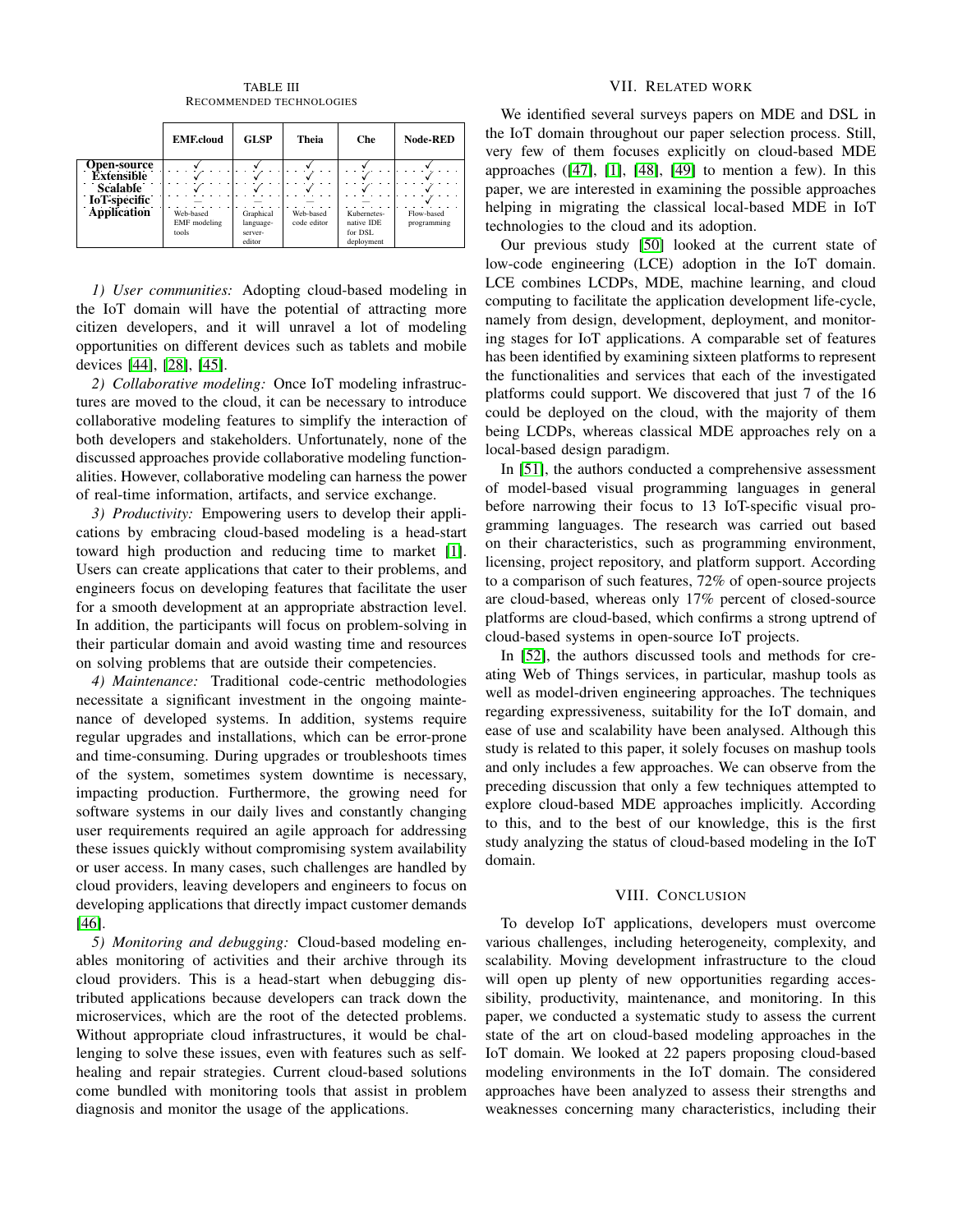modeling focus, accessibility, openness, and artifact generation. Throughout the paper, we have discussed many challenges that IoT developers encounter while adopting such tools. We also discussed various generic technologies and tools, which can be adopted in the IoT domain.

#### **REFERENCES**

- <span id="page-8-0"></span>[1] A. J. Salman, M. Al-Jawad, and W. A. Tameemi, "Domain-Specific Languages for IoT: Challenges and Opportunities," *IOP Conference Series: Materials Science and Engineering*, vol. 1067, no. 1, p. 012133, 2021.
- <span id="page-8-1"></span>[2] A. Bucchiarone, F. Ciccozzi, L. Lambers, A. Pierantonio, M. Tichy, M. Tisi, A. Wortmann, and V. Zaytsev, "What is the future of modeling?" *IEEE Software*, vol. 38, no. 02, pp. 119–127, mar 2021.
- <span id="page-8-2"></span>[3] M. Marjani, F. Nasaruddin, A. Gani, A. Karim, I. A. T. Hashem, A. Siddiqa, and I. Yaqoob, "Big IoT Data Analytics: Architecture, Opportunities, and Open Research Challenges," *IEEE Access*, vol. 5, pp. 5247–5261, 2017.
- <span id="page-8-3"></span>[4] L. Farhan, S. T. Shukur, A. E. Alissa, M. Alrweg, U. Raza, and R. Kharel, "A survey on the challenges and opportunities of the Internet of Things (IoT)," *Proceedings of the International Conference on Sensing Technology, ICST*, vol. 2017-Decem, no. December, pp. 1–5, 2017.
- <span id="page-8-4"></span>[5] M. Brambilla, J. Cabot, and M. Wimmer, *Model-Driven Software Engineering in Practice*, 2012.
- <span id="page-8-5"></span>[6] A. Indamutsa, D. D. Ruscio, and A. Pierantonio, "A Low-Code Development Environment to Orchestrate Model Management Services," *Advances in Production Management Systems*, 2021.
- <span id="page-8-6"></span>[7] L. Berardinelli, A. Mazak, O. Alt, and M. Wimmer, *Model-Driven Systems Engineering: Principles and Application in the CPPS Domain*, 05 2017, pp. 261–299.
- <span id="page-8-7"></span>[8] D. Di Ruscio, M. Franzago, I. Malavolta, and H. Muccini, "Envisioning the future of collaborative model-driven software engineering," *Proceedings - 2017 IEEE/ACM 39th International Conference on Software Engineering Companion, ICSE-C 2017*, no. May, pp. 219–221, 2017.
- <span id="page-8-8"></span>[9] S. Chen, H. Xu, D. Liu, B. Hu, and H. Wang, "A vision of IoT: Applications, challenges, and opportunities with China Perspective," *IEEE Internet of Things Journal*, vol. 1, no. 4, pp. 349–359, 2014.
- <span id="page-8-9"></span> $[10]$  Á. Hegedüs, G. Bergmann, C. Debreceni, Á. Horváth, P. Lunk, Á. Menyhért, I. Papp, D. Varró, T. Vileiniskis, and I. Ráth, "Incquery server for teamwork cloud: Scalable query evaluation over collaborative model repositories," *21st ACM/IEEE International Conference on Model Driven Engineering Languages and Systems: Companion Proceedings, MODELS-Companion 2018*, pp. 27–31, 2018.
- <span id="page-8-10"></span>[11] J. Biolchini, P. G. Mian, A. C. C. Natali, and G. H. Travassos, "Systematic review in software engineering," *System Engineering and Computer Science Department COPPE/UFRJ, Technical Report ES*, vol. 679, no. 05, p. 45, 2005.
- <span id="page-8-11"></span>[12] A. Salihbegovic, T. Eterovic, E. Kaljic, and S. Ribic, "Design of a domain specific language and ide for internet of things applications," in *2015 38th International Convention on Information and Communication Technology, Electronics and Microelectronics (MIPRO)*, 2015, pp. 996– 1001.
- <span id="page-8-12"></span>[13] F. F. Borelli, G. O. Biondi, and C. A. Kamienski, "Biota: A buildout iot application language," *IEEE Access*, vol. 8, pp. 126 443–126 459, 2020.
- <span id="page-8-13"></span>[14] Node-RED, "Node-red: Low-code programming for event-driven applications," https://nodered.org/, 2020, last accessed May 2020.
- <span id="page-8-14"></span>[15] T. Nepomuceno, T. Carneiro, T. Carneiro, C. Korn, and A. Martin, "A gui-based platform for quickly prototyping server-side iot applications," in *Smart SysTech 2018; European Conference on Smart Objects, Systems and Technologies*, 2018, pp. 1–9.
- <span id="page-8-15"></span>[16] T. Nepomuceno, T. Carneiro, P. H. Maia, M. Adnan, T. Nepomuceno, and A. Martin, "Autoiot: A framework based on user-driven mde for generating iot applications," in *Proceedings of the 35th Annual ACM Symposium on Applied Computing*, ser. SAC '20. New York, NY, USA: Association for Computing Machinery, 2020, p. 719–728.
- <span id="page-8-16"></span>[17] J. Kiljander, J. Takalo-Mattila, M. Etelapera, J.-P. Soininen, and K. Keinanen, "Enabling end-users to configure smart environments," in *2011 IEEE/IPSJ International Symposium on Applications and the Internet*, 2011, pp. 303–308.
- <span id="page-8-17"></span>[18] AtmosphereIoT, "Fast time to first data," https://atmosphereiot.com/, 2020, last accessed May 2020.
- <span id="page-8-18"></span>[19] J. D. H. Bezerra and C. T. de Souza, "A model-based approach to generate reactive and customizable user interfaces for the web of things," in *Proceedings of the 25th Brazillian Symposium on Multimedia and the Web*, ser. WebMedia '19. New York, NY, USA: Association for Computing Machinery, 2019, p. 57–60.
- <span id="page-8-19"></span>[20] M. Brambilla, E. Umuhoza, and R. Acerbis, "Model-driven development of user interfaces for IoT systems via domain-specific components and patterns," *Journal of Internet Services and Applications*, vol. 8, no. 1, p. 14, 2017.
- <span id="page-8-20"></span>[21] F. Corradini, A. Fedeli, F. Fornari, A. Polini, and B. Re, "FloWare: An Approach for IoT Support and Application Development," in *Enterprise, Business-Process and Information Systems Modeling*, A. Augusto, A. Gill, S. Nurcan, I. Reinhartz-Berger, R. Schmidt, and J. Zdravkovic, Eds. Cham: Springer International Publishing, 2021, pp. 350–365.
- <span id="page-8-21"></span>[22] G. Cueva-Fernandez, J. P. Espada, V. García-Díaz, C. G. García, and N. Garcia-Fernandez, "Vitruvius: An expert system for vehicle sensor tracking and managing application generation," *Journal of Network and Computer Applications*, vol. 42, pp. 178–188, 2014.
- <span id="page-8-22"></span>[23] C. González García, B. C. Pelayo G-Bustelo, J. Pascual Espada, and G. Cueva-Fernandez, "Midgar: Generation of heterogeneous objects interconnecting applications. a domain specific language proposal for internet of things scenarios," *Computer Networks*, vol. 64, pp. 143–158, 2014.
- <span id="page-8-23"></span>[24] W. Rafique, X. Zhao, S. Yu, I. Yaqoob, M. Imran, and W. Dou, "An application development framework for internet-of-things service orchestration," *IEEE Internet of Things Journal*, vol. 7, no. 5, pp. 4543– 4556, 2020.
- <span id="page-8-24"></span>[25] M. Sneps-Sneppe and D. Namiot, "On web-based domain-specific language for internet of things," in *2015 7th International Congress on Ultra Modern Telecommunications and Control Systems and Workshops (ICUMT)*, 2015, pp. 287–292.
- <span id="page-8-25"></span>[26] R. Kleinfeld, S. Steglich, L. Radziwonowicz, and C. Doukas, "Glue.things: A mashup platform for wiring the internet of things with the internet of services," in *Proceedings of the 5th International Workshop on Web of Things*, ser. WoT '14. New York, NY, USA: Association for Computing Machinery, 2014, p. 16–21.
- <span id="page-8-26"></span>[27] A. Taherkordi and F. Eliassen, "Scalable modeling of cloud-based iot services for smart cities," in *2016 IEEE International Conference on Pervasive Computing and Communication Workshops (PerCom Workshops)*, 2016, pp. 1–6.
- <span id="page-8-27"></span>[28] Y. Valsamakis and A. Savidis, "Personal Applications in the Internet of Things Through Visual End-User Programming," in *Digital Marketplaces Unleashed*, C. Linnhoff-Popien, R. Schneider, and M. Zaddach, Eds. Berlin, Heidelberg: Springer Berlin Heidelberg, 2018, pp. 809– 821.
- <span id="page-8-28"></span>[29] Y. Xu and A. Helal, "Scalable cloud–sensor architecture for the internet of things," *IEEE Internet of Things Journal*, vol. 3, no. 3, pp. 285–298, 2016.
- <span id="page-8-29"></span>[30] S. Mayer, R. Verborgh, M. Kovatsch, and F. Mattern, "Smart configuration of smart environments," *IEEE Transactions on Automation Science and Engineering*, vol. 13, no. 3, pp. 1247–1255, 2016.
- <span id="page-8-30"></span>[31] B. El Khalyly, M. Banane, A. Erraissi, and A. Belangour, "Interoevery: Microservice based interoperable system," in *2020 International Conference on Decision Aid Sciences and Application (DASA)*, 2020, pp. 320–325.
- <span id="page-8-31"></span>[32] B. Negash, T. Westerlund, A. M. Rahmani, P. Liljeberg, and H. Tenhunen, "DoS-IL: A Domain Specific Internet of Things Language for Resource Constrained Devices," *Procedia Computer Science*, vol. 109, pp. 416–423, 2017.
- <span id="page-8-32"></span>[33] B. Negash, T. Westerlund, P. Liljeberg, and H. Tenhunen, "Rethinking 'Things' - Fog Layer Interplay in IoT: A Mobile Code Approach," in *11th International Conference on Research and Practical Issues of Enterprise Information Systems (CONFENIS)*, vol. LNBIP-310. Shanghai, China: Springer International Publishing, Oct. 2017, pp. 159–167.
- <span id="page-8-33"></span>[34] F. Li, M. Vögler, M. Claeßens, and S. Dustdar, "Towards automated iot application deployment by a cloud-based approach," in *2013 IEEE 6th International Conference on Service-Oriented Computing and Applications*, 2013, pp. 61–68.
- <span id="page-8-34"></span>[35] N. Ferry, P. Nguyen, H. Song, P.-E. Novac, S. Lavirotte, J.-Y. Tigli, and A. Solberg, "Genesis: Continuous orchestration and deployment of smart iot systems," in *2019 IEEE 43rd Annual Computer Software and Applications Conference (COMPSAC)*, vol. 1, 2019, pp. 870–875.
- <span id="page-8-35"></span>[36] N. Harrand, F. Fleurey, B. Morin, and K. E. Husa, "Thingml: A language and code generation framework for heterogeneous targets,"